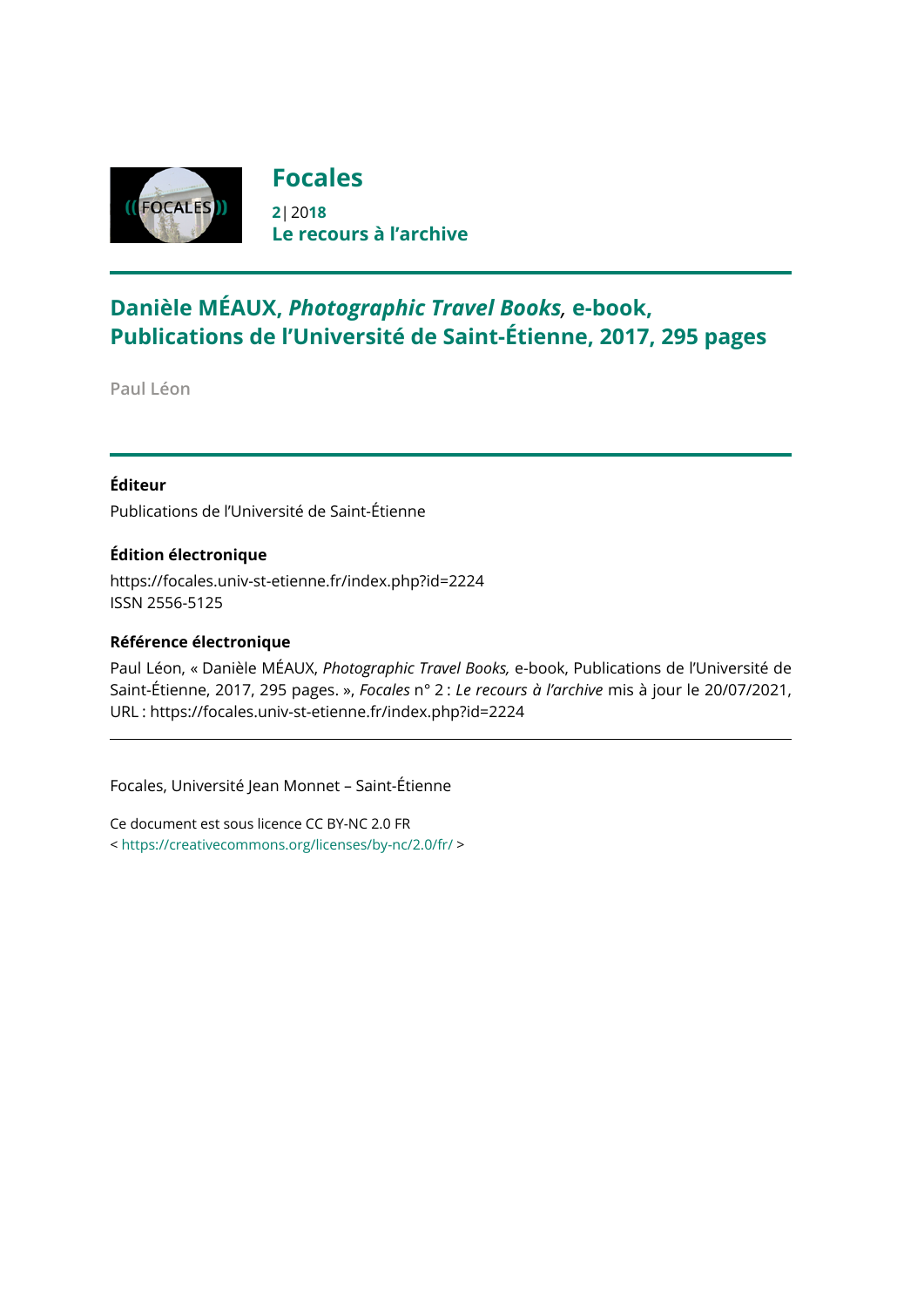# **Danièle MÉAUX,** *Photographic Travel Books,* **e-book, Publications de l'Université de Saint-Étienne, 2017, 295 pages**

**Paul Léon**

The work of Danièle Méaux, *Photographic Travel Books,* published in 2009, has just been translated into English. A genre which started with the Americans in the 1950's ; Robert Franck, despite some precursors, being the initiator if not the inspirer. The foundation of the genre would be a hitherto unseen conjunction in photography of "roaming or wandering", with the taking of shots, as part of one and the same approach. For Robert Franck it was both a portrait of America at the time and the evocation of his experience as an itinerant operator. The inaugural book led to a succession of "Travels" across the great wide open spaces of America, with titles such as *California Trip* by Dennis Stock (1970) or *Travelog* by Charles Harbutt (1973), demonstrating the extent to which these imitators were able to adopt and promote the mystical notion of being on the "road". What photographers' books share is the dream element. The notion of roaming or wandering is used by the author to designate a certain manner of travelling, an oxymoronic portmanteau which drifts ambiguously between the idea of a planned itinerary and the random destinies of a rover.

The nine chapters of the work develop therefore all the themes and notions related to this novel object ; the "*Photographic Travel Book"*.

The first subject dealt with is the essential question of the "book", which the photographer Martin Parr considers as "the natural abode of the photographer". For the projected book is often the raison d'être of the journey, and its photographic record will vouch for its authenticity. Chateaubriand said that he brought back "pieces of marble from the Parthenon". The photograph is this piece of marble which guarantees the identity of the traveller-photographer-author. The book also functions as a kind of equivalence or similarity, between the progress of the practitioner and that of the reader. Combined with varied forms of text, the linear nature of the book contributes to the vectorisation of the reading trajectory. Ultimately, the *Photographic Travel Books* refer both to the great ancestor which was the painter's travel diary, and to the personal journal.

Another question covered from the outset by the author is that of space, and of spaces, encountered during the journey. If it is legitimate to speak of *Photographic Travel Books*, it is because the genre has already produced its own motifs ; to the forefront the emblematic notion of these "journey spaces" which are the roads and various routes, stations and airports, motels and petrol stations, transit zones. In the words of Claude Roy, "the instruments of travel are already the trip itself". The image of the road has become photo-genetic, thanks as much to travelling photographers as to film-makers. Based on published books, the author outlines a very acute typology of transportation links, that poetical science that John B. Jackson chooses to call "Hodology" : Pierre Zachmann's motorway, where speed tends to disconnect landscapes from reality (*Autoroutes, France, 1980,* 1997), the National highways of Christian Louis, crossing agglomerations, giving a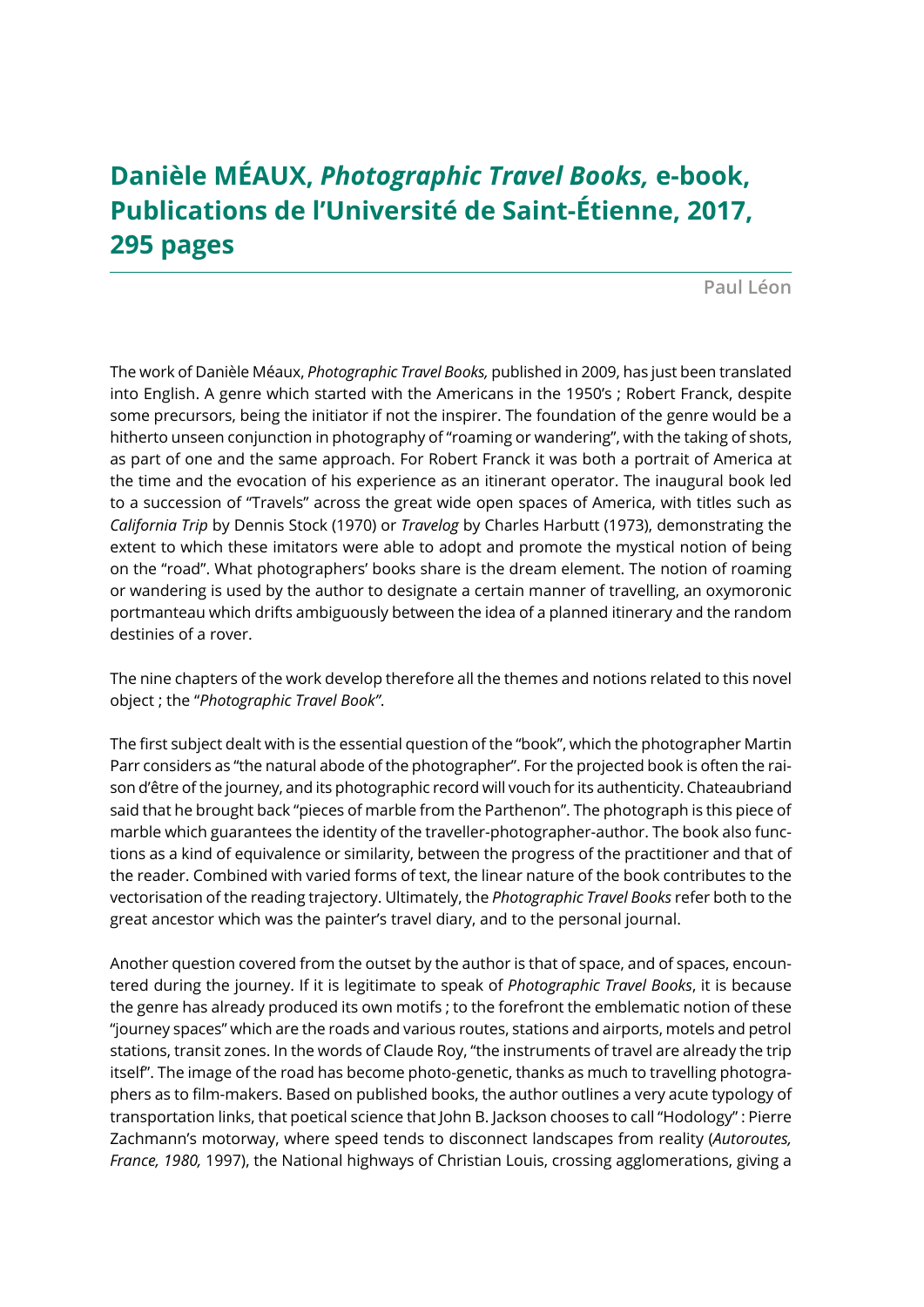perception of the country's territorial diversity *(Route nationale* 7, 1988), or the winding Departmental roads of Thierry Girard, defying modern means of travel. *(D'une mer l'autre*, 2002).

The itinerary includes even footpaths, that of Didier Sorbé, for example, its slow pace contributing to a real appropriation of the landscape (*Mont-Perdu,* 2003). Another predictable space is the photographic open-air mine of subject-matter which is the street : for example, *Prague* by Magdi Senadji, 2000. Also covered are those "non-places" which haunt on occasions the travelling photographer, contrasting with relational sites : shopping centres or transit camps, "nonplaces" saturated with neon lighting, advertising hoardings and signposts, as found in abundance in the book by Stephen Shore, *American Surfaces*, 1972**.**

As for train journeys, which have been extensively studied, another series of images is developed ; window frames, narrow corridors, stations and platforms, the railroads and tracks, without counting the actual speed of the train, repeatedly recalling the technical ploy of the blur (Gianni Berengo Gardin, *In treno attraverso l'Italia,* 1991 or Bernard Plossu, *Paris-Londres-Paris,* 1988). These are the mandatory steps in the "vagabond experience", once the photographer becomes involved. Chapter three has the wonderful title, "Passing landscapes". While the tourist seeks permanent sites, the itinerant photographer is fond of transitory spots, preferring in his temporary passing the "staging" of his moving relationship with space : blurring effects, the sensation of "flying by", reflections, the oblique framing, relating both the perception of being carried away by the flows of life and the lability of lived through moments. The journey is now perceived as a vital experience involving, in many cases, the notion of being in the grip of that malediction which Alain Bergala believes can be linked "almost ontologically" to photography : "the lack, the absence, the missing of reality". Danièle Méaux underlines the fact that the Latin verbs "*iterare"* and "*errare"* have both produced the same verb "to err", as if "error" and "errant" were fundamentally related. Here we approach an imaginary Romanesque world which renders every travelling photographer a "character" who is only ever temporarily absent from his images : *topoi* of compartments or a wind-screen which indicate his presence, the hand on the steering wheel, a part of the body included in the field of vision, demonstrating both spatial limitations and proximity. *Topoi* of mirrors, window panes and shadow, found in *Going East* by Max Pam (1992), who stated : "Art interests me less than the desire to photograph my own life". This leads us on to the founding text, published in 1982 by Giles Mora and Claude Nori, the "Photo-biographical Manifesto", in which photography is declared to be a "biographical witness par excellence" and an "amplifier of existence". The protagonist of the *Photographic Travel Books*, concludes Danièle Méaux, is a "lyrical subject".

Words are omnipresent in the *Photographic Travel Books*. At a minimum level, captions of localisation and dates, in almost all cases in compliance with publishing practice, a presentation text, a back cover. Often more, sometimes better. The cohabitation of words and images is however always a challenge, supposing, as Maurice Blanchot points out, that "seeing is often to forget to speak". The best form of collaboration, observes Danièle Méaux, is that which leads to "productivity" as in terms of film editing. Who does the writing ? Often the photographer. But he can choose to associate a writer : Michel Butor, fictionalising the *Paris-Londres-Paris* of Bernard Plossu (1979), Jean-Claude Guillebaud, putting into a historical perspective *La Colline des Anges* (Hill of Angels) by Raymond Depardon (1993). "Will I be able to find the right words ? Will Raymond know how to find the images ?". That is the question.